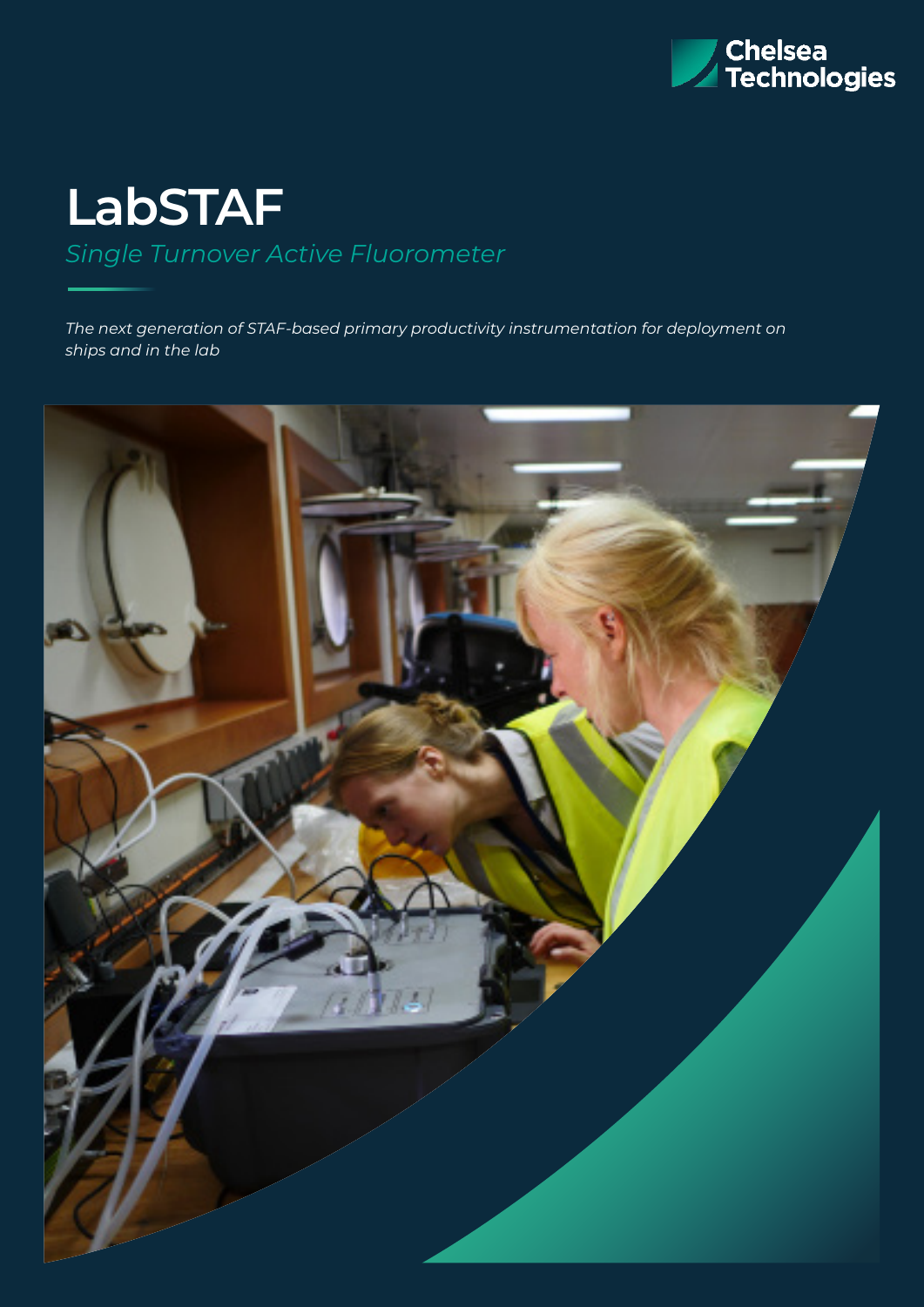## **LabSTAF** *Single Turnover Active Fluorometer*

**Single Turnover Active Fluorometery (STAF) is widely accepted for non-invasive primary productivity assessment in the field. LabSTAF is the next generation of STAF-based primary productivity instrumentation which can be used in all environments: from reservoirs and lakes to open oceans.** 

*Chelsea's LabSTAF monitors phytoplankton using the latest in STAF technology. The system combines unparalleled sensitivity with a wide dynamic range, allowing for measurements in extreme oligotrophic waters, open oceans, coastal waters and lakes. The highly automated platform runs continuous Fluorescence Light Curves (FLCs), improving the accuracy of STAF-based PhytoPP assessment for greater precision at low biomass, correction of spectral errors, baseline fluorescence and the package effect.* 

*LabSTAFs compact and robust portable unit is ideal for deployment on research vessels and outdoor locations. A number of features have been specifically incorporated to minimise errors associated with the conversion of STAF data to PhytoPP including: Seven waveband excitation, dual fluorescence waveband measurement and baseline subtraction.* 



#### **Key Features**

- **• Monitoring phytoplankton primary productivity** *using latest in STAF technology*
- **• Unparalleled sensitivity** *allowing for measurements in extreme oilgotrophic water*
- **• Fully automated acquisition** *for continuous measurements*
- **• Wide dynamic range** *providing reliable measurements in open oceans and lakes*
- **• Advanced corrections** *as standard seven waveband excitation, baseline subtraction*
- **• Compact and robust** *portable unit ideal for research vessels and outdoor locations*

#### **Applications**

- *• Measurement of PSII photochemical flux per unit volume (JV<sub>pII</sub>)* to provide an upper limit to PhytoPP *at high spatiotemporal scales.*
- *• Quantitative assessment of the fundamental*
- *systems driving the global carbon cycle*
- *• Analysis of the biochemistry and ecology of aquatic systems*
- *• Verification of satellite data*
- *• Facilitates measurement at scales from mesoscale eddies to oceanic fronts*
- *• Climate change research and modelling*
- *• Monitoring of algal bloom development and community structure*
- *• Ecological monitoring to manage water catchments*
- *• Identify and mitigate sources affecting water quality in catchments*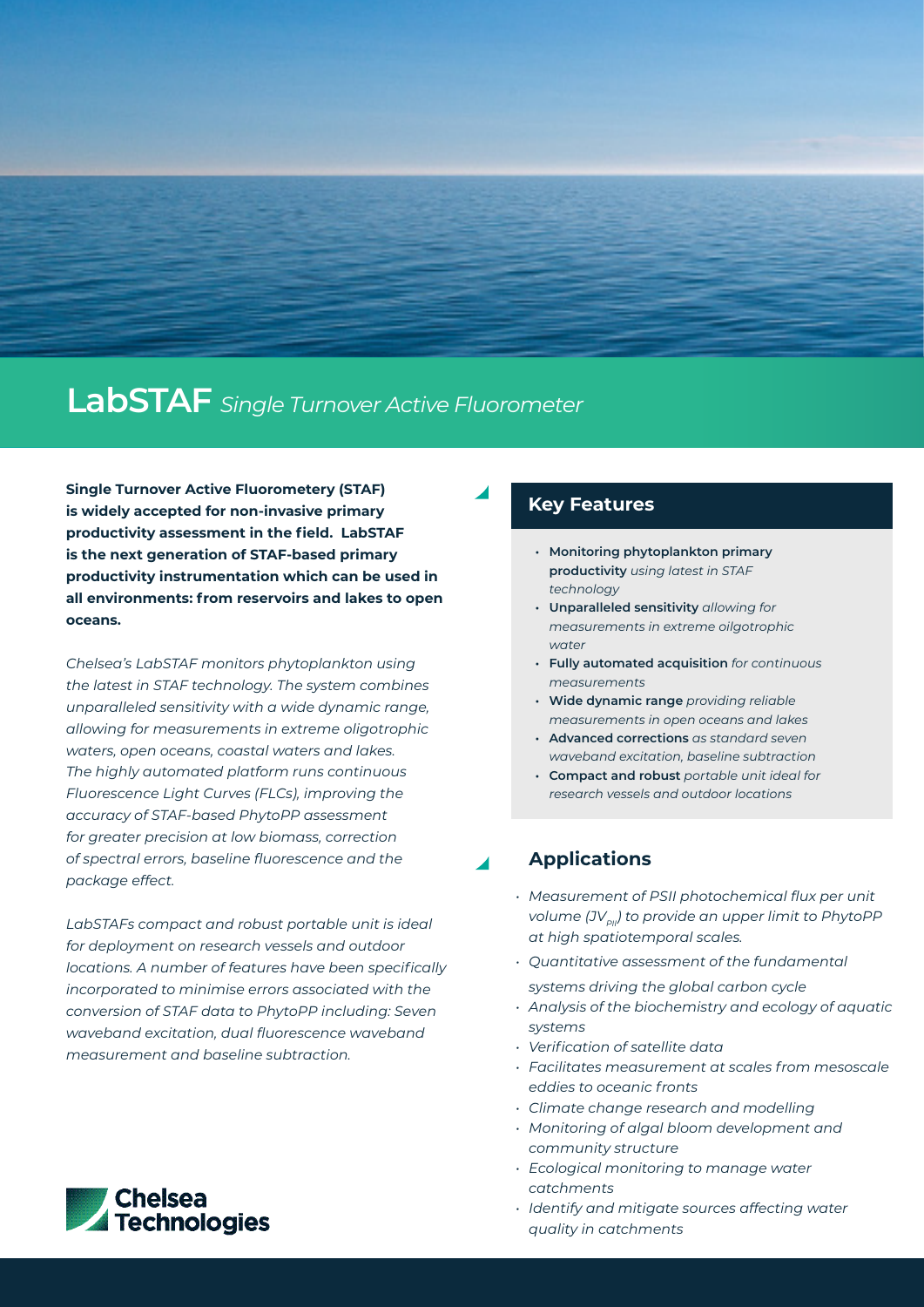

#### **Why measure Phytoplankton Primary Production?**

*Phytoplankton Primary Productivity (PhytoPP) forms the base of the marine food chain and represents approximately half of the carbon fixed by photosynthesis on a planetary scale. It is an extremely dynamic process that responds to a range of environmental drivers including light, temperature and nutrients, which vary greatly over multiple scales in the Oceans.* 

*Reliable measurements of phytoplankton productivity across the full relevant range of spatiotemporal variability within marine systems are critical for understanding the global carbon cycle and oceanic ecosystem function.* 





**Why use Single Turnover Active Fluorometry (STAF)?**

*The application of STAF has revolutionized our general understanding of phytoplankton physiology in oceanic systems over more than twenty years and, with recent technological and theoretical developments, has become recognized as an enabling technology from nondestructive in situ measurements of Phytoplankton Primary Productivity (PhytoPP).* 

*Photochemistry by Photosystem II (PSII) is the ultimate source of energy for PhytoPP. STAF can be used to measure PSII photochemical flux per unit volume (JV<sub>pII</sub>). This parameter is strongly correlated with oxygen evolution by PSII and provides an upper limit to PhytoPP. LabSTAF can be used on much wider spatiotemporal scales and either*  <sup>14</sup>C fixation or O<sub>2</sub> evolution and at much lower biomass.